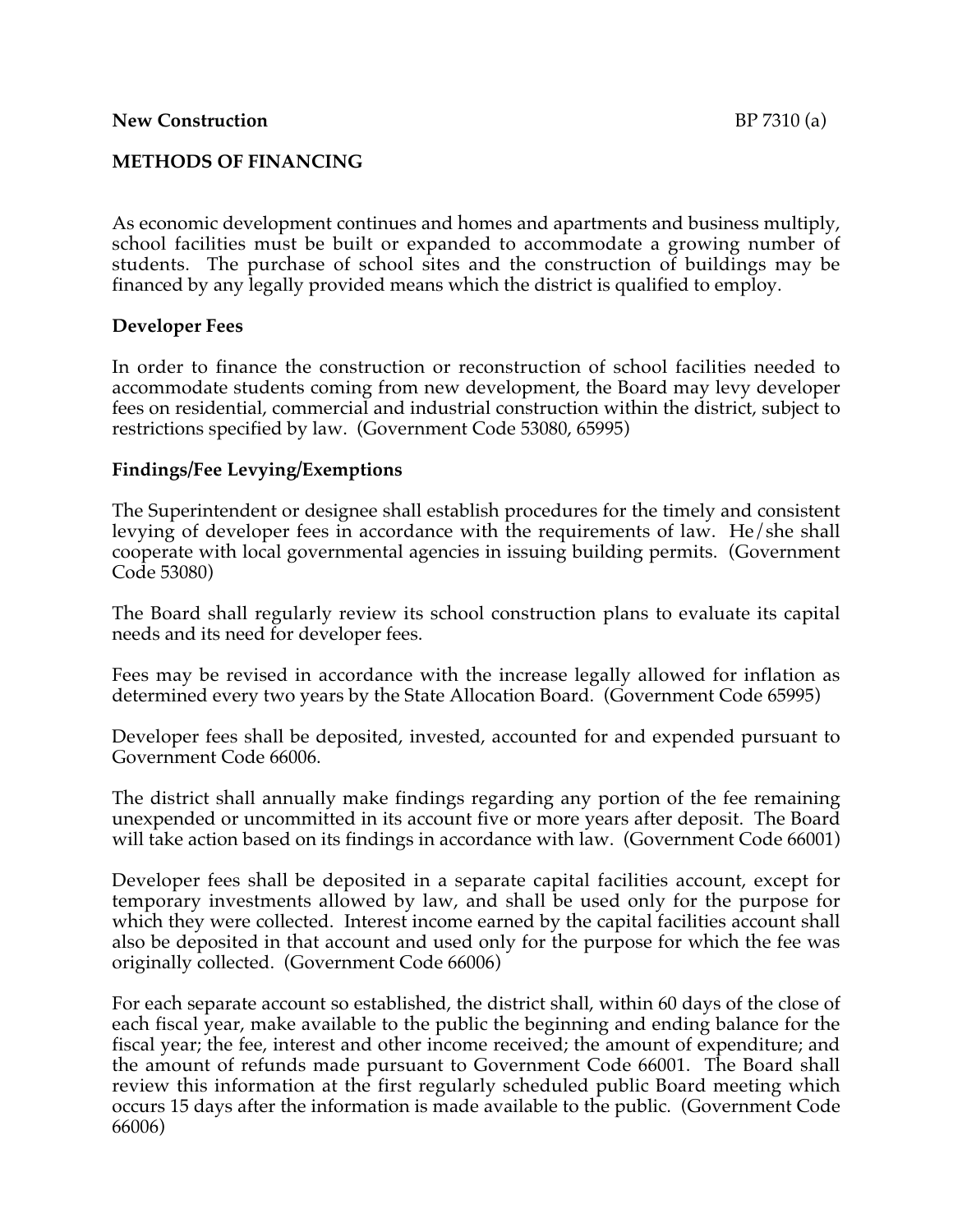## **Appeals Process**

The Superintendent or designee shall establish an appeals process for the handling of protests, including protests made pursuant to Government Code 66008.

#### Legal Reference:

EDUCATION CODE 15100-15592 Bonds of School District 15700-15754 General Provisions (State School Building Aid Law of 1949) 15900-15913 State School Building Aid Bond Law of 1949 16000-16106 State School Building Aid Law of 1952 16600-16613 State School Building Aid Bond Law of 1957 16700-16713 State School Building Aid Bond Law of 1958 17300-17334 Urban School Construction Aid Law of 1968 17680-17693 State School Building Lease-Purchase Bond Law of 1982 17695-17695.95 State School Building Lease-Purchase Bond Law of 1984 17696-17696.98 Greene-Hughes School Building Lease-Purchase Bond Law of 1986 17701-17758 State School Building Lease-Purchase Law of 1976 GOVERNMENT CODE 53080 Levies against development projects by school districts 53080.1 Procedures for levying fees 53080.2 Agreements between districts 53080.3 Refund of fee or charge 53080.4 Levies against manufactured home or mobile home 53080.6 Fee not allowable for reconstruction of structure damaged by disaster 53080.15 School districts; levies on enclosed agricultural space 53081 School districts; use of fees on construction 53175-53179.5 Integrated Financing District Act 53311-53317.5 Mello-Roos Community Facilities Act of 1982 54954.1 Mailed notice to property owners 54992 New or increased levies; meetings; notice; ordinance and resolution 65864-65867 Development agreements 65962 Single or multifamily development projects; adoption or increase of fee or charge 65970-65980.1 Interim school facilities 65995-65997 Payment of fees, charges, dedications or other requirements against a development project

66000-66009 Fees for development projects.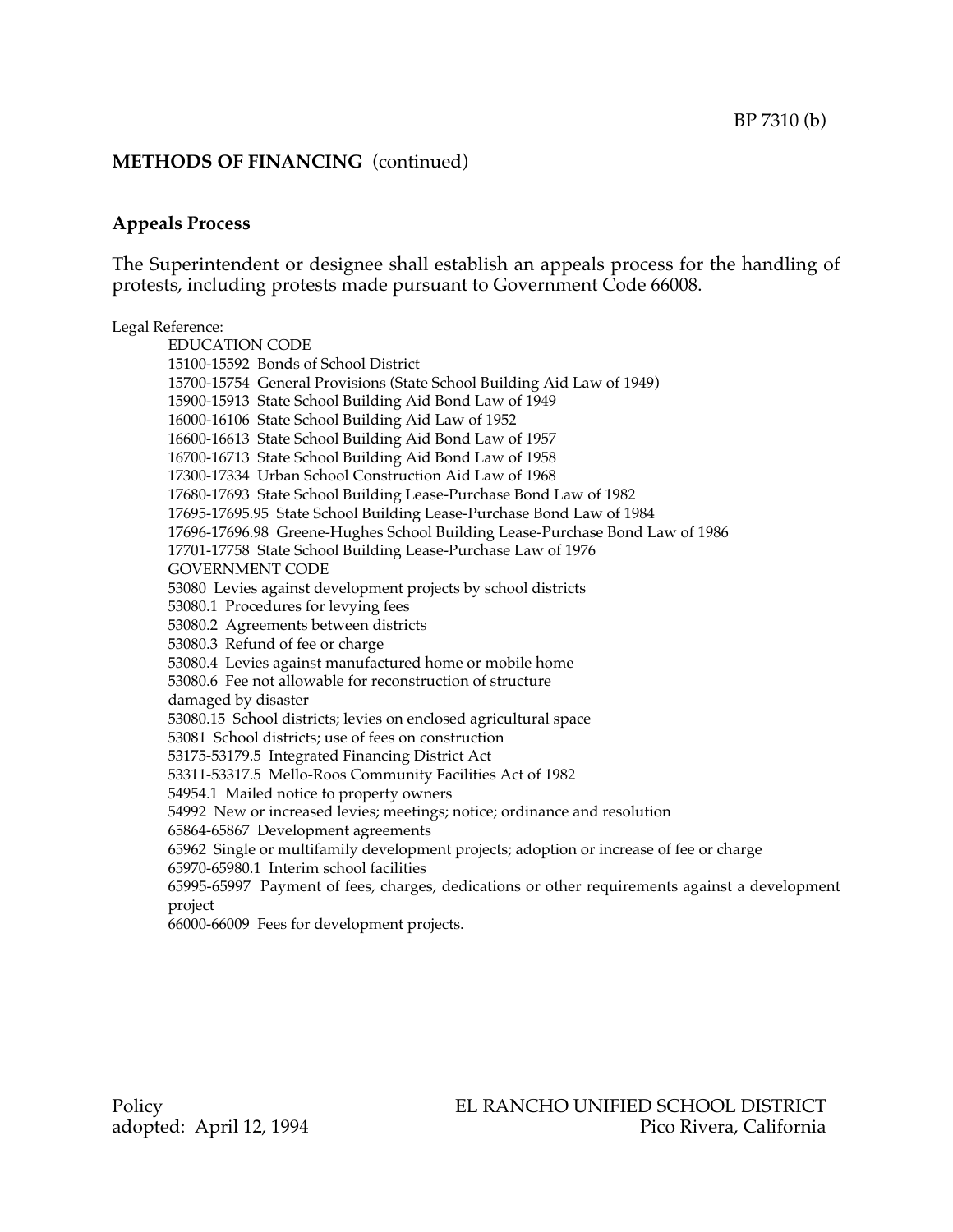# **METHODS OF FINANCING**

# **Collection of School Facility Fees**

### I. DEFINITIONS

- A. Developer Fees
	- 1. Development Project

Development Project means any project undertaken for the purpose of development. The "development" requires the issuance of a building permit for construction of reconstruction but not a permit to operate.

2. Developer Fees

Developer fees are those authorized by Government Code Section 53080 with adjustments for inflation established by the Office of Local Assistance and approved by the Board.

- B. Assessable Space
	- 1. Residential Assessable Space

Residential assessable space is as defined and calculated by the building department of city or county, as appropriate, but excluding carports, walkway, garages, overhangs, patios, enclosed patios, and detached accessory structures or similar area.

2. Commercial/Industrial Assessable Space

Assessable commercial/industrial is as defined and calculated by the building department of city or county, as appropriate, but excluding storage areas incidental to the development, garages, parking structures, unenclosed walkways, or utility or disposal areas.

Commercial/industrial includes, but is not limited to, any hotel, inn, motel, tourist home, or other lodging for which the maximum term of occupancy for guests does not exceed 30 days.

### II. INCLUSIONS

A. The School Facility Fee shall be charged on residential, commercial, or industrial as herein defined if the fee has not been previously paid.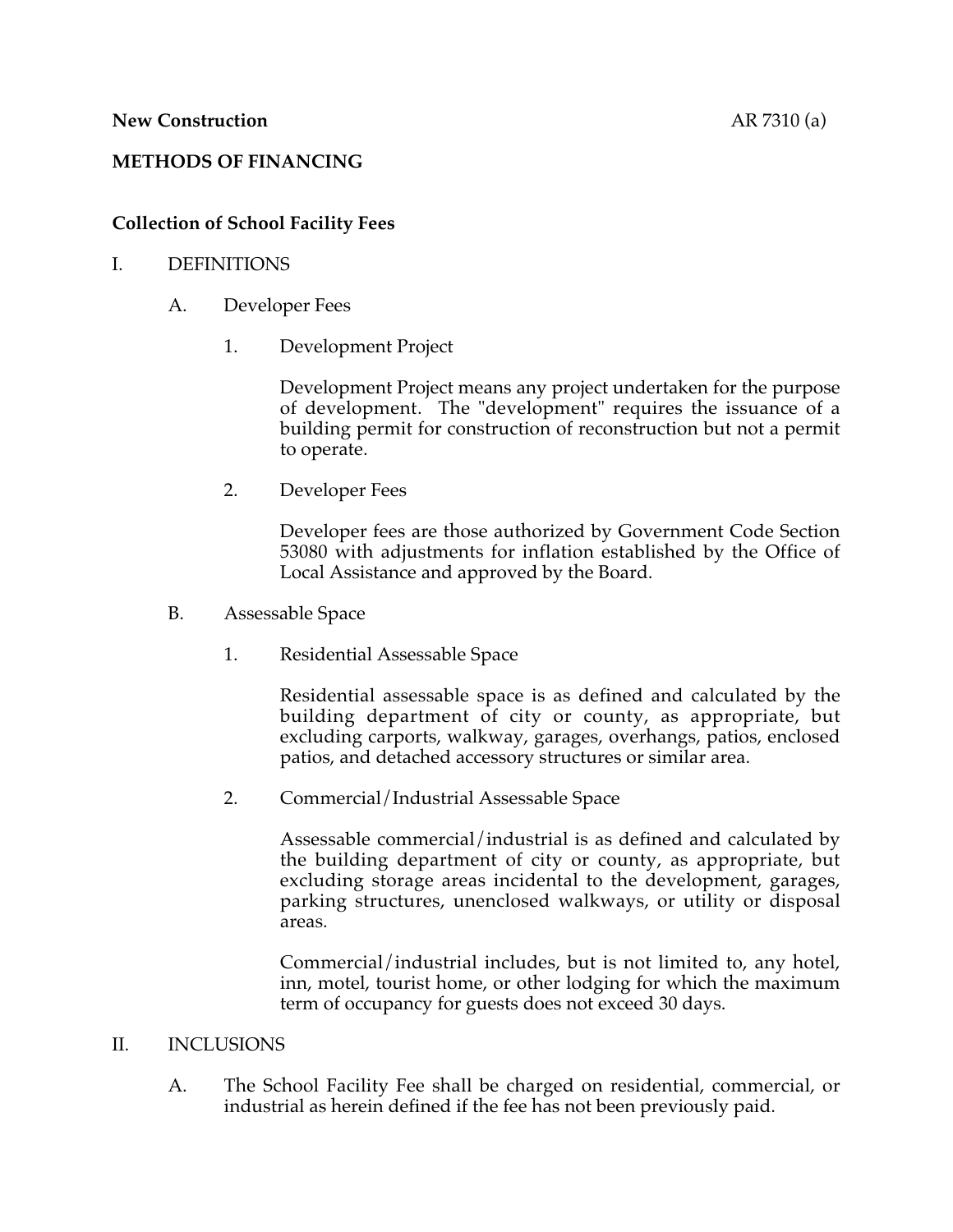- B. The developer fee will be imposed on manufactured homes or mobile homes as herein defined if all of the following conditions are met:
	- 1. It is the first time the unit is being located, installed, or occupied within the district.
	- 2. It is the first time the space or site has been occupied.
	- 3. Construction of the pad or foundation system commenced after September 1, 1986.

#### III. EXCLUSION

- A. There shall be no fee imposed upon any agricultural building that is not designated or used for human habitation. This includes but is not limited to barns, stables, storage sheds and lumber sheds.
- B. There shall be no fee imposed upon buildings which are used exclusively for religious purposes exempt from property taxation, private or private full-time day schools, facilities owned and occupied by public entities, and other facilities such as, but not limited to, dormitories at a college or seminary, libraries or museums that are free and open to the public, and hospitals or institutions for charitable purposes owned and used by nonprofit entities.
- C. There shall be no fee imposed upon reconstruction after a demolition, fire, earthquake, landslide, mudslide, flood, tidal wave, or other unforeseen event where there is no increase in the assessable square footage.
- D. There shall be no fee imposed upon any residential improvement, modification or reconstruction, unless the net assessable space exceeds 500 square feet.
- E. The School Facility Fee will not be charged on residential, commercial or industrial development projects where a final map has been approved and construction of that particular development project began prior to September 1, 1986. Any such project shall be determined by records held by the appropriate public agency.

### IV. LEVY, TIME OF PAYMENT, AND USE OF FEES

A. Prior to any public entity issuing a building permit for any development project not excluded by this policy, the developer shall pay the applicable school facility fee directly to the district. The district will certify to the issuing public agency that payment has been made.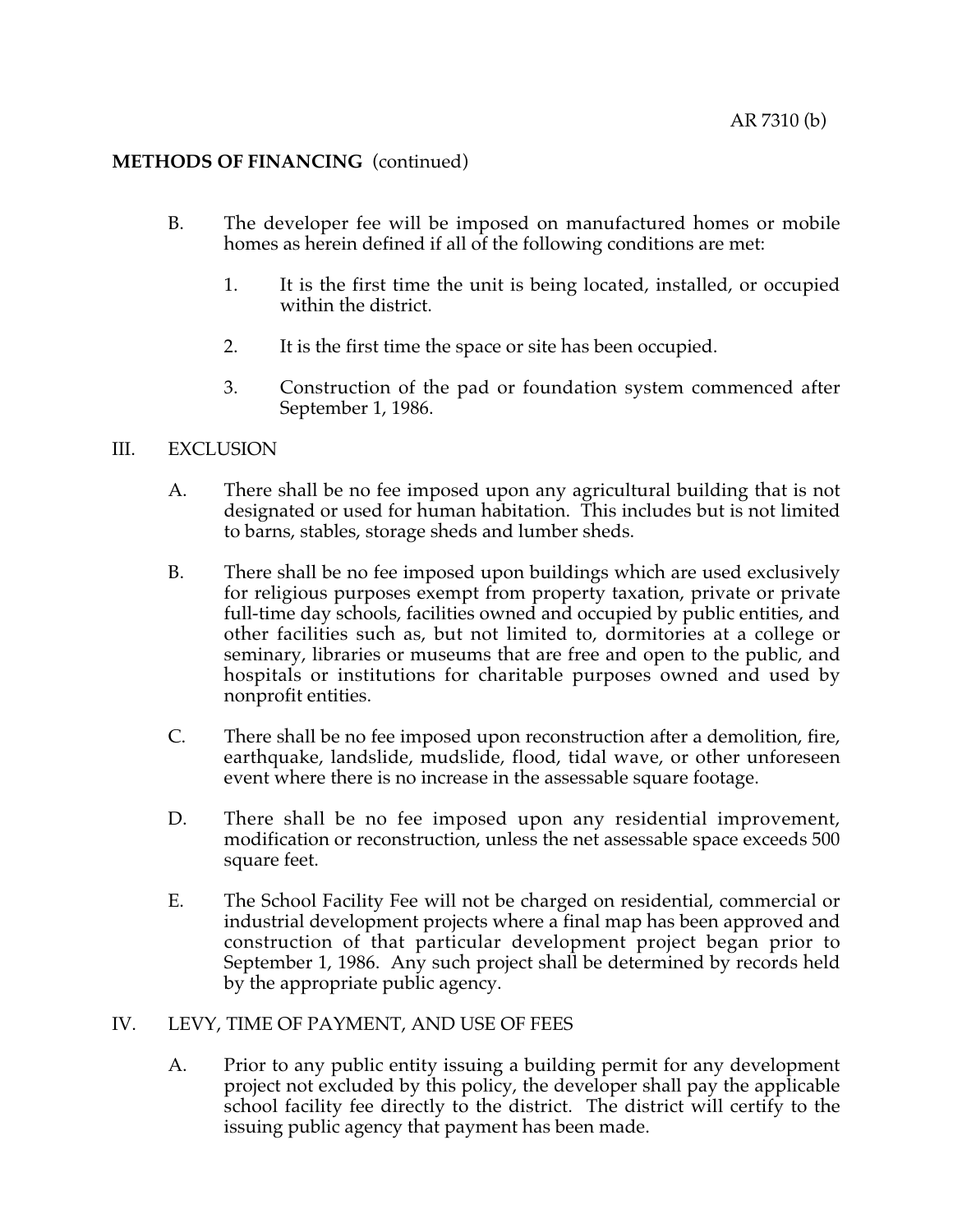- B. The exception to "A" shall be fees for mobile homes which shall be paid at time of occupancy.
- C. All fees shall be expended for capital needs as defined in the district's Capital Improvement Program.
- D. If developer fees are returned to a developer because of the cancellation of a project, the district shall retain \$50 for special processing and handling.
- E. The district's General Fund shall be allowed three percent (3%) of all developer fees to cover the cost of the administration of this program.

### V. CAPITAL IMPROVEMENT PLAN

Prior to each January of each year, the district shall prepare and/or update a five year capital improvement plan by determining the future cost of facility needs relative to growth activities, with a particular focus regarding the need to levy a developer fee. The plan shall be prepared to include, but not be limited to, the following:

- 1. The purpose of the fee.
- 2. The district's capital outlay needs for which the fees will be used. Regular maintenance and repairs, deferred maintenance, and asbestos work independent from reconstruction activities shall be excluded.
- 3. The relationship between the fee's use, the need for the public facility, and the type of development project on which the fee is imposed.

# VI. ADOPTION OF PLAN

- A. By January 15 of each year, such plan shall be sent to the planning agency of each affected city and the county for review as to its consistency with the applicable General Plan.
- B. At the first meeting in April of each year, the administration shall submit the plan, with revisions required by the city(ies) and county, to the Board for their consideration. The Board shall take those actions necessary to implement the following procedures:
	- 1. Set one hearing prior to adoption of resolution.
	- 2. Post and publish a notice of hearing in one newspaper of general circulation at least 10 days prior to hearing.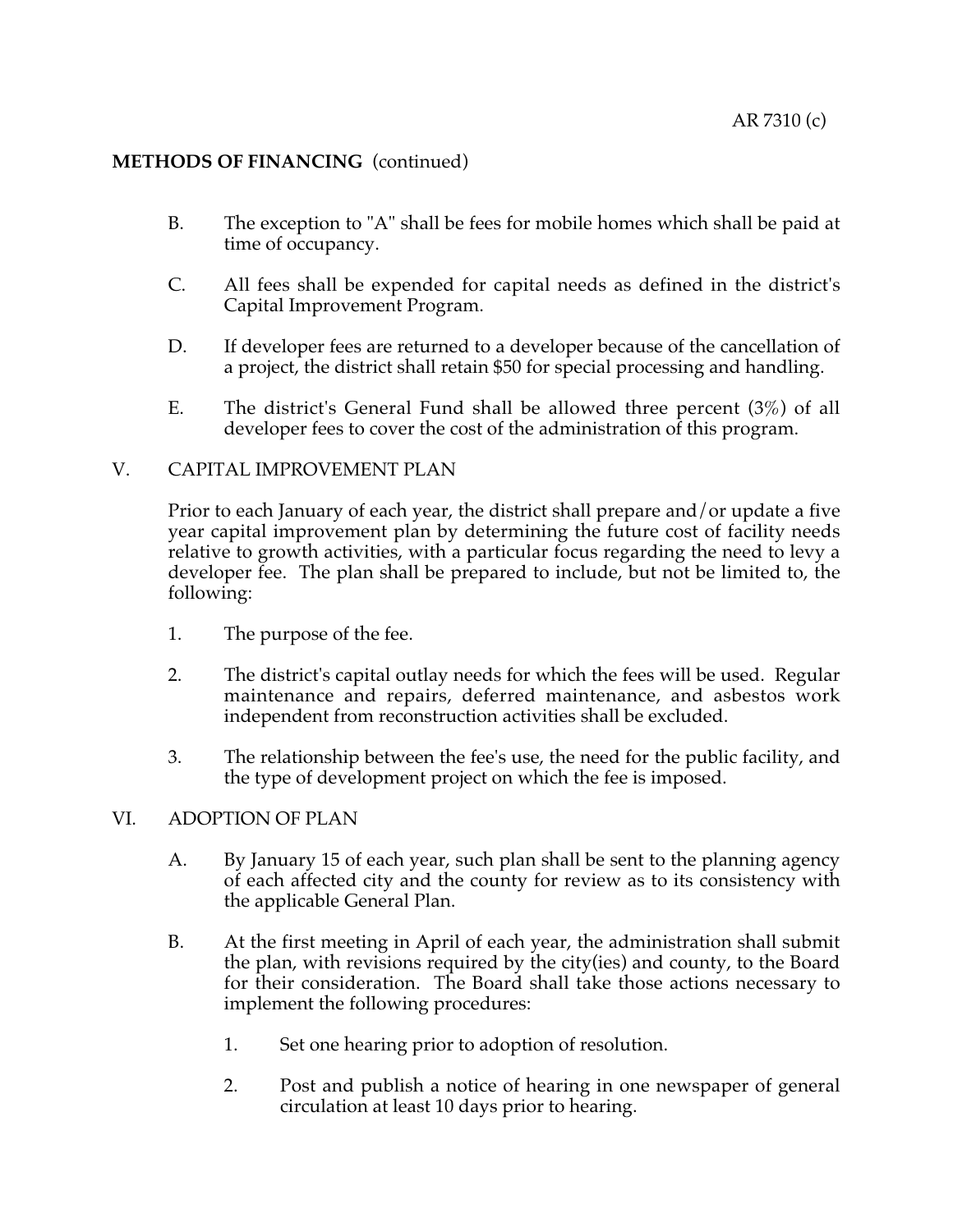- 3. Send notice of such hearing at least 10 days prior to the meeting to any person who has filed a request for such information and to any other public agency that may be affected by the plan.
- 4. Make the plan and any information regarding the increase in the developer fee available to the public at least 10 days prior to hearing.
- 5. Adopt the plan and/or increase in the levy by resolution.
- C. If the Board takes action following the public hearing to accept the plan and to increase developer fees within the limits of the law, such action shall take effect 60 days hence.
- D. The district shall transmit to the City and/or County a copy of the resolution along with a map of the district.
- E. The funds needed to carry out the plan shall be appropriated in the budget.
- VII. APPEAL PROCEDURES TO BE USED TO CLAIM EXEMPTION FROM THE LEVY OF THE FEE ON RESIDENTIAL OR COMMERCIAL/ INDUSTRIAL DEVELOPMENT

Developers of residential, commercial, and industrial projects who claim that the levy of the fee has been inappropriately levied shall use the following procedures:

- A. Submit his/her request for exemption in writing to the Superintendent or his/her designee. This request shall be made within 10 days from the time that the fees are paid.
- B. Within 45 days from the filing of a request for exemption, the developer shall provide evidence demonstrating that his/her development will have no impact upon the district. Evidence shall include, but not limited to, the following components:
	- 1. Evidence showing the estimated number of students that will be generated by the project. Such evidence shall include, but not be limited to, the number of students generated by other similar type of housing, or commercial and industrial if appropriate, within the district on a first and fifth year basis.